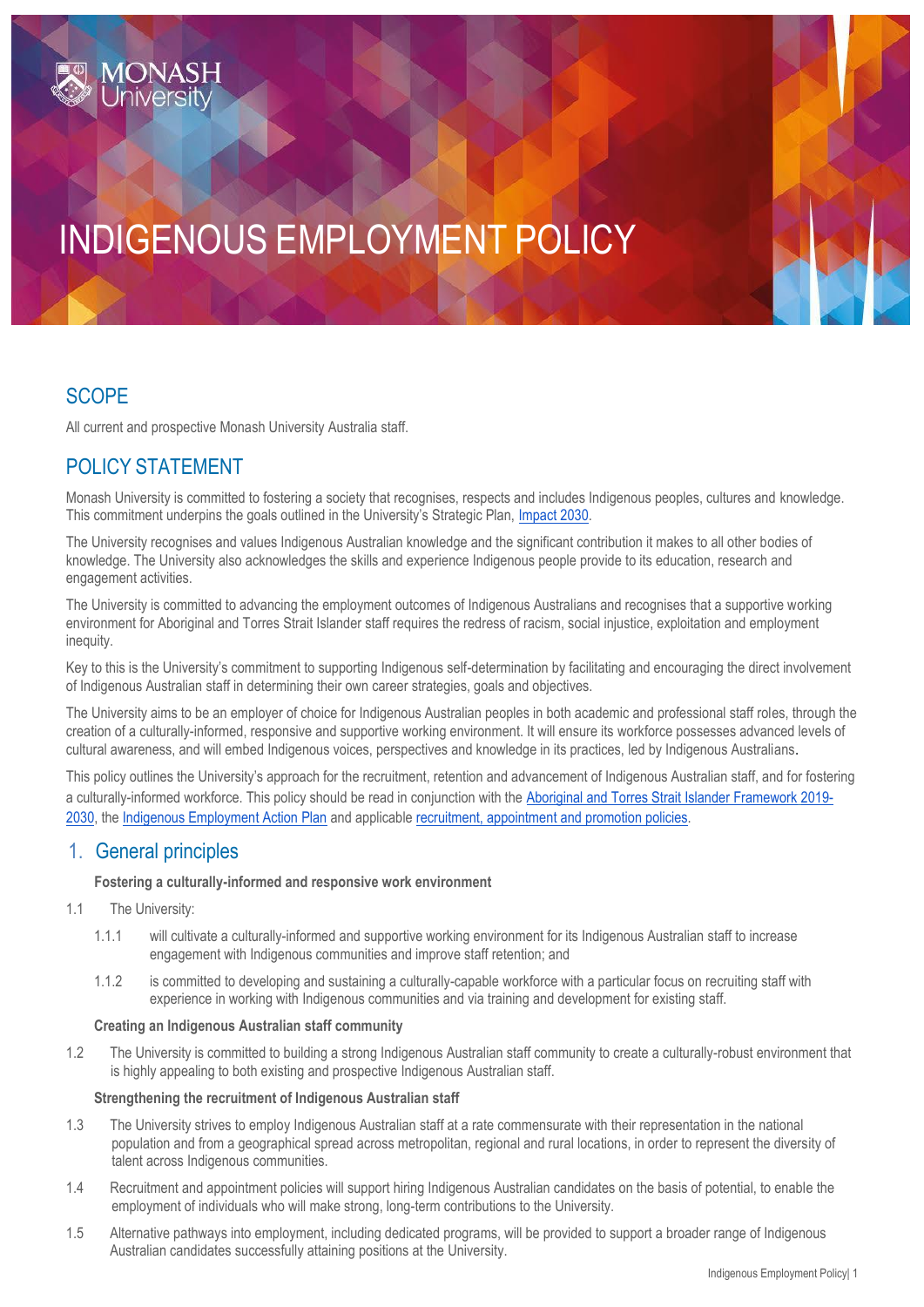1.6 The University will also create opportunities to retain its own Indigenous Australian graduate talent to foster and grow its Indigenous workforce from within.

## **Staff development, retention and mobility**

- 1.7 The University will support professional development for Indigenous Australian staff, driven by the individual's goals and aspirations, and underpinned by the guiding principles of self-determination.
- 1.8 Indigenous Australian staff will be supported in advancement and development through internal secondment opportunities and movement between roles.
- 1.9 The University will leverage its industry and multi-sector (i.e. private, government, education) partnerships to establish mutually beneficial opportunities for existing Indigenous staff to strengthen staff career development, and ultimately, the University's organisational capabilities

#### **Developing and recruiting Indigenous Australian educators and researchers**

- 1.10 The University will support the progression of highly-capable students into graduate research degrees.
- 1.11 Monash will provide a range of incentives and recognition to retain Indigenous graduate research students, and support the recruitment and retention of early career academics.
- 1.12 The University will attract and retain high quality Indigenous Australian academic talent through targeted recruitment.

#### **Building Indigenous leadership**

1.13 The University will increase the representation of Indigenous Australian staff in senior positions through external recruitment and the development of existing Indigenous staff to strengthen their organisational cultural influence.

## **DEFINITIONS**

| <b>Aboriginal and Torres Strait</b><br><b>Islander peoples</b> | Means those of Aboriginal and/or Torres Strait Islander descent who identify as Aboriginal and/or<br>Torres Strait Islander persons and who are accepted as such by their Aboriginal and/or Torres Strait<br>Islander community in Australia.           |
|----------------------------------------------------------------|---------------------------------------------------------------------------------------------------------------------------------------------------------------------------------------------------------------------------------------------------------|
| <b>Indigenous Australian</b>                                   | Aboriginal and Torres Strait Islander peoples Indigenous to Australia                                                                                                                                                                                   |
| Indigenous communities                                         | Refers to Indigenous nations and clan groups, as well as geographically specific groups of Aboriginal<br>and Torres Strait Islander peoples                                                                                                             |
| Self-determination                                             | The right of Indigenous peoples to freely determine their political condition and the right to freely<br>pursue their form of economic, social, and cultural development (Article 3, United Nations Declaration<br>on the Rights of Indigenous Peoples) |

# **GOVERNANCE**

| <b>Supporting procedures</b> | <b>Indigenous Employment Procedure</b>                                                                                      |
|------------------------------|-----------------------------------------------------------------------------------------------------------------------------|
| <b>Supporting schedules</b>  | N/A                                                                                                                         |
| <b>Associated policies</b>   | <b>Equal Opportunity Policy</b><br>Probation, Performance and Promotion Policy<br><b>Recruitment and Appointment Policy</b> |
| <b>Related legislation</b>   | Fair Work Act 2009 (Cth)<br>Equal Opportunity Act 2010 (Vic)                                                                |
| Category                     | Operational                                                                                                                 |
| Approval                     | Vice-Chancellor's Executive Committee<br>23 November 2021                                                                   |
| Endorsement                  | Deputy Vice-Chancellor (Education)<br>17 November 2021                                                                      |